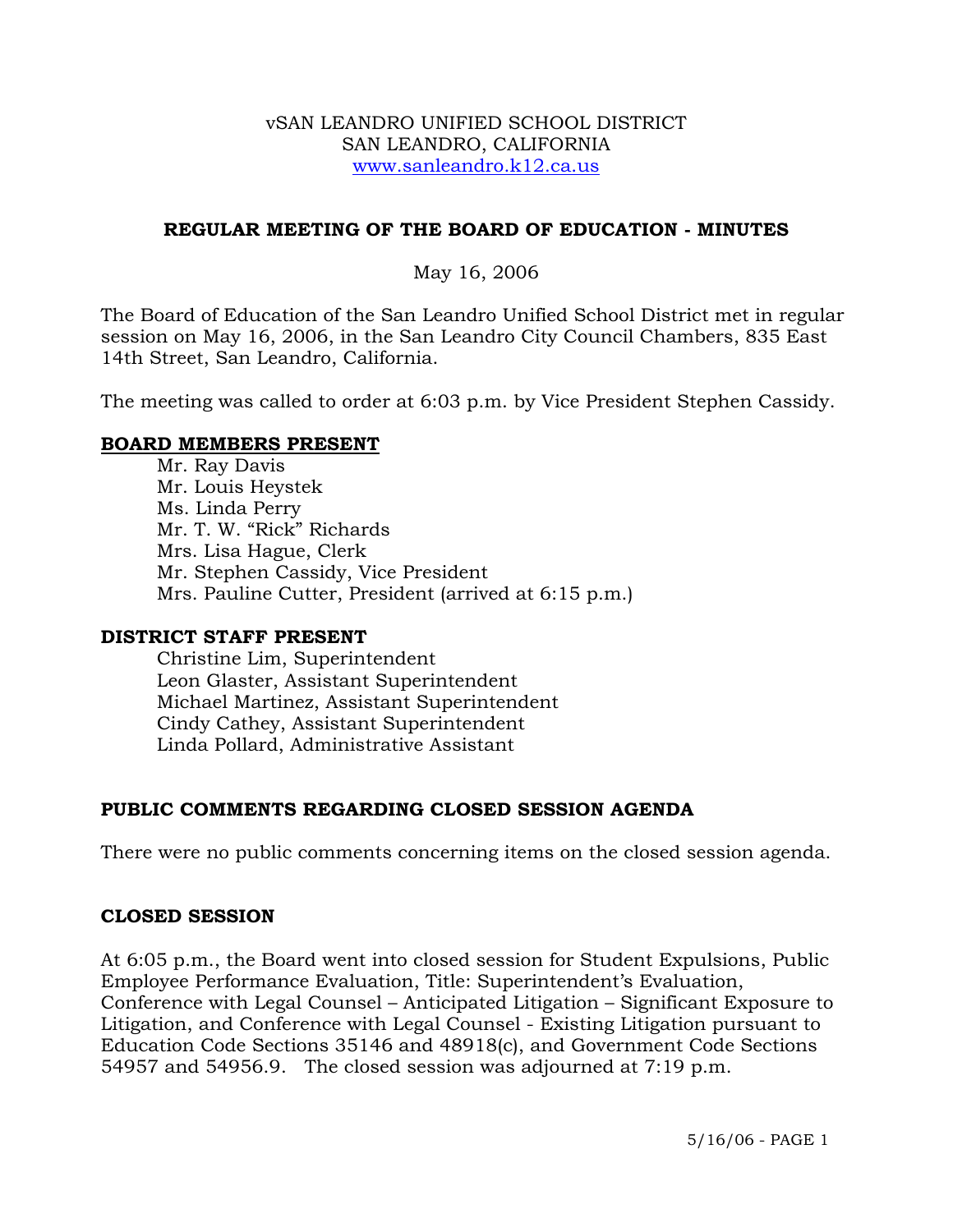The Board returned to open session at 7:25 p.m. with the Pledge of Allegiance to the Flag. President Cutter said the Board had been in closed session and no action was taken.

# **APPROVAL OF AGENDA**

On a motion made by Ms. Perry and seconded by Mr. Richards, the Board approved the agenda for the regular meeting of May 16, 2006 by a 7-0 vote.

**REPORTS** Student Representatives' Reports – San Leandro High School student representative, Alison Zhao, updated the Board on activities at the high school including the Annual Spring Blood Drive, May 16; Sober Graduation Assembly for seniors on May 17, presented by the San Leandro and San Lorenzo Police Departments; and the Senior Ball, May 19. Cultural Unity Day on May 12 was a great success, with students spending time together participating in games and enjoying food and prizes that crossed all cultural lines. *Noche de Carnival* dance, sponsored by Latino Unidos, was May 12 with 450 people in attendance. Alison invited the Board to view the "Senior, Where are We Going?" display board showing the different educational institutes the seniors would be attending. Senior grad trip will be from May 25-28, where students will be going to Disneyland, Magic Mountain, and Knox Berry Farm. ASB elections will be next week. "Pirate Shadowing" has ended where a combined total of 400 visitors from Muir and Bancroft participated. Unfortunately, due to a lack of funding, Link Crew, a program which mentors incoming freshman through orientation and the school year will be ending this year, adding that a representative from the program would be contacting District administrators soon.

# **PUBLIC HEARING**

On a motion made by Mr. Richards and seconded by Ms. Perry, the Board opened the public hearing on AB 825 Transfers as required by Education Code 41500 by a 6-1 vote. Trustee Hague voting no.

Business Manager Bruce Colby explained that AB 825 placed some of the categorical programs into block grants and, as part of that program, school districts had the ability to transfer funds between different categorical programs. The public hearing enables additional input by parents, teachers, members of the community, and bargaining union leaders regarding the District's intent to use that flexibility and transfer funds within the grant.

No comments were received from the audience.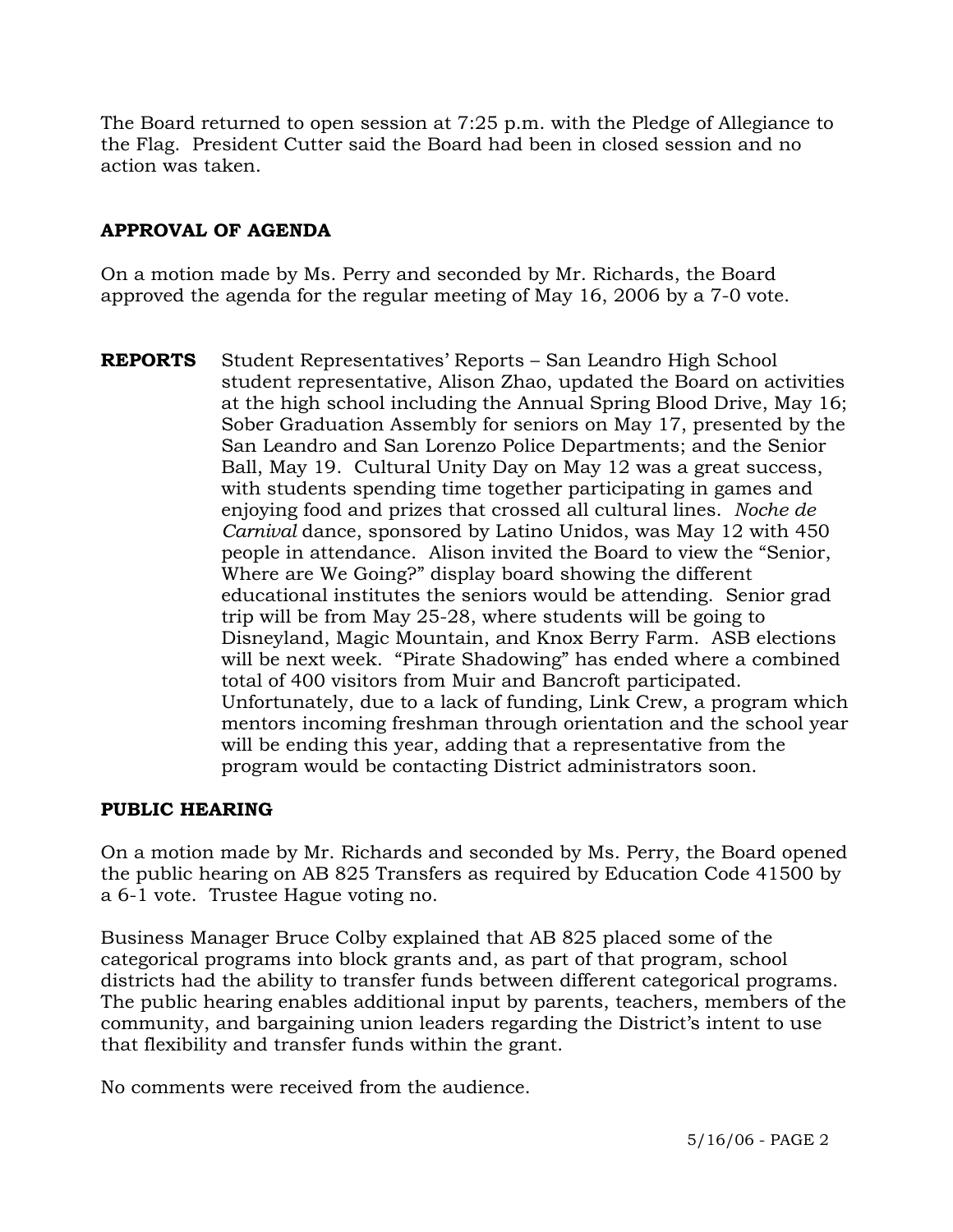On a motion made by Ms. Perry and seconded by Mr. Richards, the Board closed the public hearing by a 7-0 vote.

# **PRESENTATIONS**

- President Cutter and Deirdre Lasher, Director of Special Services, acknowledged, with Certificates of Commendation, the following recipients of the Mid-Alameda County Special Education Local Plan Area (MACSELPA) "Excellence in Special Education Award" for their dedicated, compassionate and outstanding service to the Special Education students of San Leandro:
	- Meredith Miller, Speech Teacher, Monroe Elementary
	- Nuna Mingo, RSP Teacher, Madison Elementary
	- Sara Mireles, RSP Teacher, Roosevelt Elementary
	- Sarah Wood, SDC Teacher, Madison Elementary

# **PUBLIC TESTIMONY ON NON-AGENDA ITEMS**

- Lewellyn R. Shartukar addressed the Board regarding his dissatisfaction with the findings and conclusions indicated in Assistant Superintendent Cindy Cathey's response to his complaint filed on April 10, 2006. He renewed his request to meet with the Board and present his case.
- Yodit Tesfai addressed the Board regarding the treatment and disrespect of her son at John Muir and asked for the Board's help to solve the problem so that her son would be able to return to school.

 President Cutter assured Ms. Tesfai that Assistant Superintendent Cindy Cathey would be in contact with her.

• Mike Katz addressed the Board regarding the April 28 letter sent to the parents of students regarding the "The Great May 1, 2006 Boycott" by Ms. Cathey. He felt that, while the letter was well intended, it was somewhat disrespectful of the parents in the District, particularly the immigrant families, and threatening to students. He hoped that in the future more care would be taken to show the respect to the parents of students in this District that they deserve.

 President Cutter said that she would forward Mr. Katz's phone number to Ms. Cathey, who had spoken to other parents with similar concerns.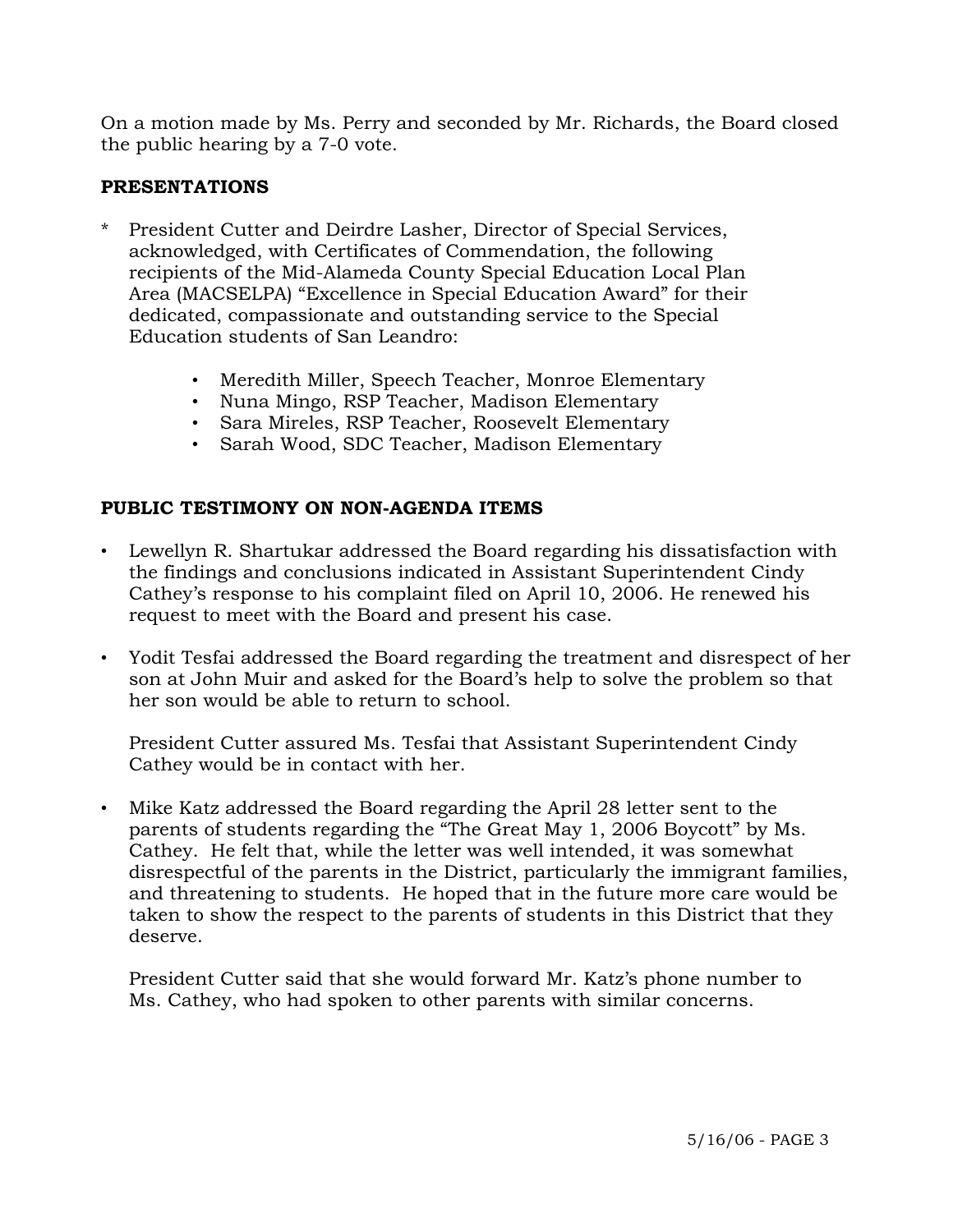# **RECESS TO FACILITIES WORKSHOP #5**

In their continuing effort by the District to address the overcrowding at the high school, staff shared a PowerPoint presentation focusing on options under consideration as part of a potential school construction bond to be placed on the November 2006 ballot, information from the Secondary Development Team, bond revenue and November 2006 Facilities General Obligation Bond Timeline prepared by Kelling, Northcross & Nobriga (KNN), and two potential bond projects not yet discussed (the parking lot across from Bancroft Middle School for staff and community parking as well as a potential joint-use project with the City and/or County; and expansion of the new Adult School at the John Muir site).

The following option updates were reviewed by the Board:

- Option 1 Construction of an onsite  $9<sup>th</sup>$  grade academy.
- Option 2 A new building for a 9<sup>th</sup> grade academy adjacent to the campus. Option 3 - Construction of a performing arts center and auxiliary gym in conjunction with either an on-site 9th grade academy or a 9th grade academy off-site.

Other considerations examined by the Board included upgrading of Burrell Field; a joint-use multipurpose building at Jefferson Elementary School, and an educational option for an opportunity school for  $7<sup>th</sup>$  and  $8<sup>th</sup>$  grades at the Muir site.

Mr. Glaster explained that the 2006 state bond measure would not only help reduce overcrowding at the high school but would also address the need for renovation and modernization of classrooms at every school site district-wide, as well as some gyms, multipurpose room and site offices.

Assistant Superintendent Cindy Cathey reported that the Secondary Development Team met on May 10 to further define the program design for Option 1 (9th grade Academy on the current high school site, and Option 2  $(9<sup>th</sup>$  grade Academy off the current high school campus), adding that the "Motto" that captured the team's thinking was 9th grade would be *The BEST Year of School You Have Ever Had!*  She reviewed the strengths and weaknesses of both options, adding that relocating the 9th grade academy next to the football field with a separate entrance was an additional idea that emerged from the meeting.

Recommendations from the team included:

- That the Board explores alternate locations (other than the site across the street) because there would be no green space, limited P.E. capacity, and positioned between apartment buildings.
- Prefers the 2.68 acre private property within a few blocks from the campus if available.
- Alternate location should have room for P.E. program which would reduce the need to travel to main campus, and that all other travel could include a campus escort.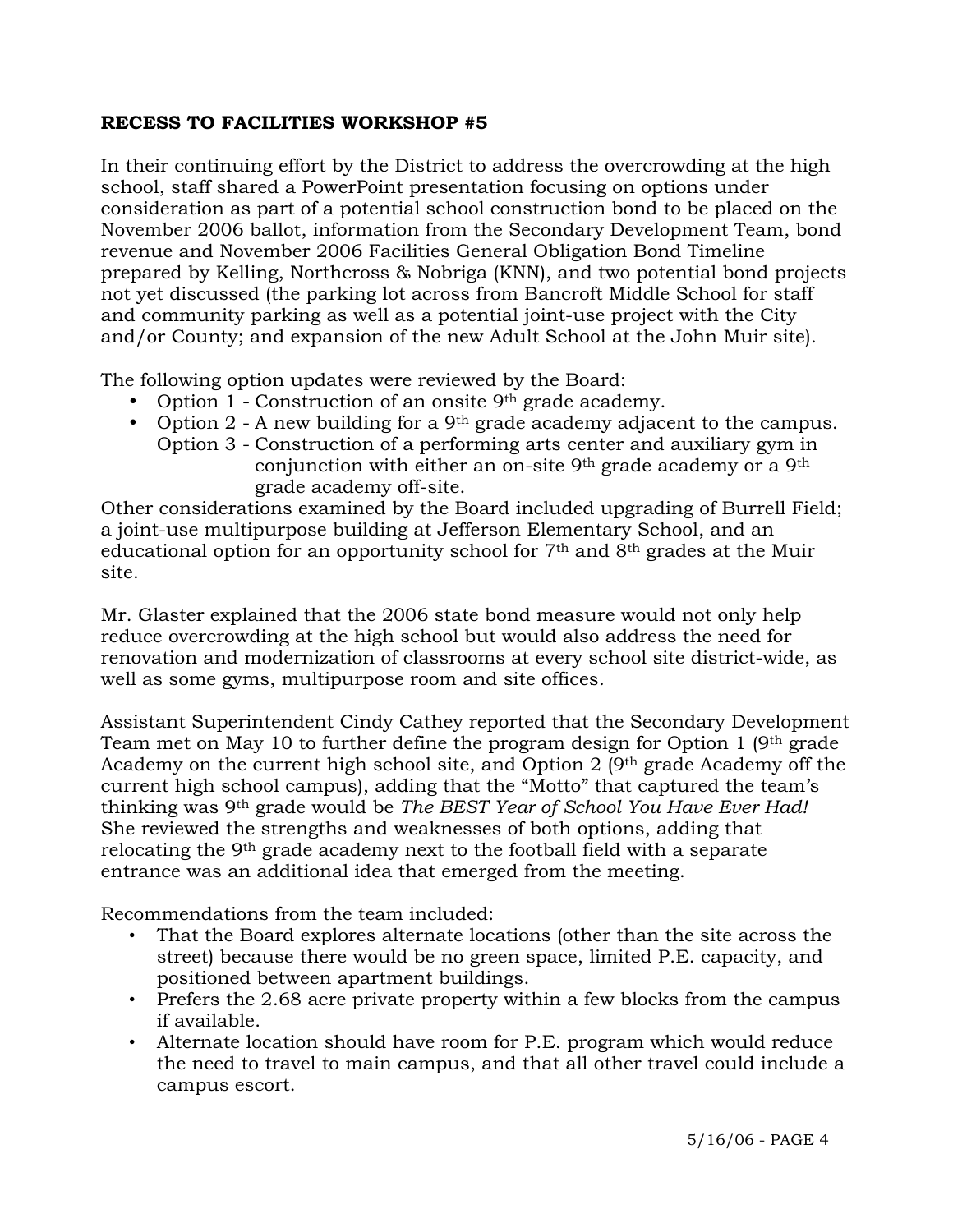Ruth Alahydoian from KNN highlighted tax base information, new bond authorization amounts, impact on various taxpayers, distribution by assess value range, and the November 2006 Facilities General Obligation Bond timeline, noting that if the Board decided to put something on the November ballot, they would have until August 11 to submit a resolution (including a list of specific projects) calling for a bond election to the County.

Board members were excited with the possibility that the PGE lot was being considered as an option for school parking with Mr. Davis suggesting that the District explore removing all parking from the campus and putting it on the PGE lot, which would create more space for the students on the site. Despite Mr. Glaster's explanation that a new "Restricted Use Policy" would allow access for anyone (including students) to park on the PGE lot, Ms. Perry remained cautious suggesting that staff revisit and refine those options affected, should the lot not be available.

Where the students would be housed during construction at the high school, traffic issues and impact to the neighborhood residents, school site and educational experience of students should the academy be located next to the football field, continued to be areas of concern for the Board. Mr. Glaster said that a "portable village" was being considered during the construction, with Ms. Cathey stating that the Development Team had a lot of ideas and wanted to be part of the plan, making sure that it would be doable.

Additionally, Mr. Heystek wondered if the size of the proposed Performing Arts Center would be large enough to house the entire student body. A representative from WLC explained that, for a campus the size of San Leandro High, a 450-550 seat building was a very typical range in California.

Areas of concern raised by Mr. Cassidy included programmatic issues, location of the Adult School, should the 9th grade be housed at their site, and enrollment figures beyond the 2015 projections. Mr. Glaster said that while the Adult School was mainly administrative offices and would not impact the program, additional administrative space would need to be acquired. Superintendent Lim said that updated demographic information beyond 2015 would be presented at the first community forum on May 31.

Mrs. Cutter was concerned about the educational minutes (if the campus was located down the street); and the P.E. program, and requested that the original parcel and bond survey be the bases and part of the community forum.

The Board thanked staff for all their time and effort spent on providing this updated information and agreed to move all the options and considerations examined forward to the Community Forum on May 31, with the exception of the McKinley School site portion of Option 2 with regards to the location of a 9th grade academy.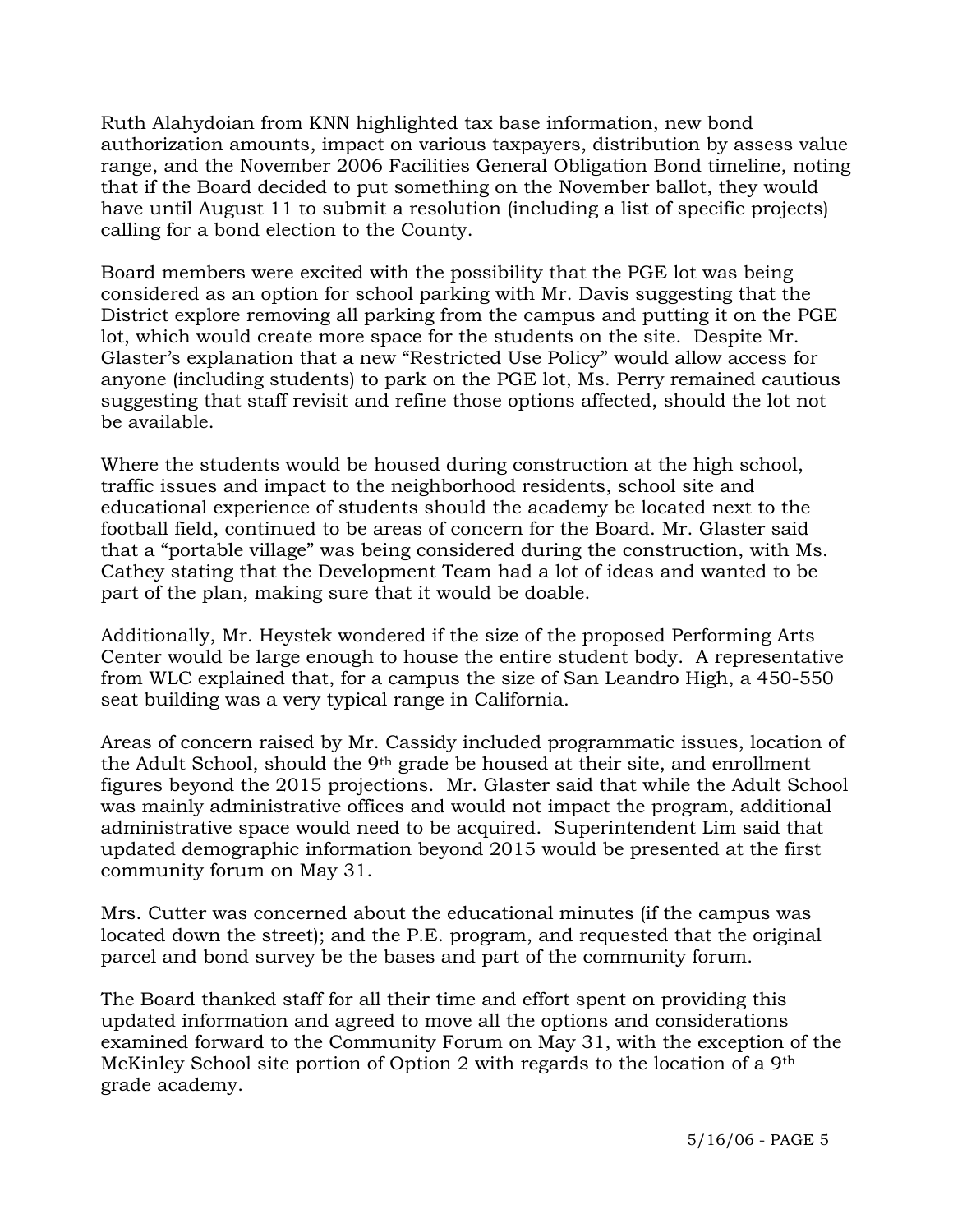A city-wide community forum is scheduled for May 31, 6:30 p.m., in the San Leandro High School gym and will feature a short presentation on the facilities options under consideration, based on questions raised at tonight, followed by a breakout session for participants to ask questions and offer feedback.

# **Reconvene to Open Session**

# **REPORTS**

- 1) Correspondence Clerk Hague reported receipt of the following emails from Dan Martin regarding the incident at San Leandro High School; from Barbara Tierney regarding student attendance; from Katherine Goodall regarding principal and fire and earthquake drills; and from Catherine Luce regarding safe school meeting at Roosevelt.
- 2) Superintendent's Report Superintendent Chris Lim announced the following upcoming events:
	- 1. Retirement Recognition Employee Celebration, May 25 at 2:30 p.m. in the Madison multi-purpose room honoring and celebrating the contributions of the District's retirees, and employees and volunteers of the year. This year's recipients were as follows:

| • Volunteers:          | Deborah Cox<br>Leroy Smith                              |
|------------------------|---------------------------------------------------------|
| • Classified:          | Claire McKean<br>David Flores                           |
| • Teacher of the Year: | Jill Synnott<br>San Leandro High School English Teacher |
| • Administrator:       | Elvia Teixeira                                          |

- 2. First Community Forum will be May 31, 6:30 p.m. in the San Leandro High School Gym. The June 19 forum has been tentatively scheduled to be at San Leandro High School, and that as soon as a location and time are confirmed, she would announce it.
- 3) Board Representatives' Reports
	- Alameda County School Boards Assn. Ms. Perry reported that the committee will be meeting on May 18 for the annual board member recognition meeting and election of officers.
	- Eden Area Regional Occupational Program Mr. Richards reported that they met on May 4 and reviewed the budget which will be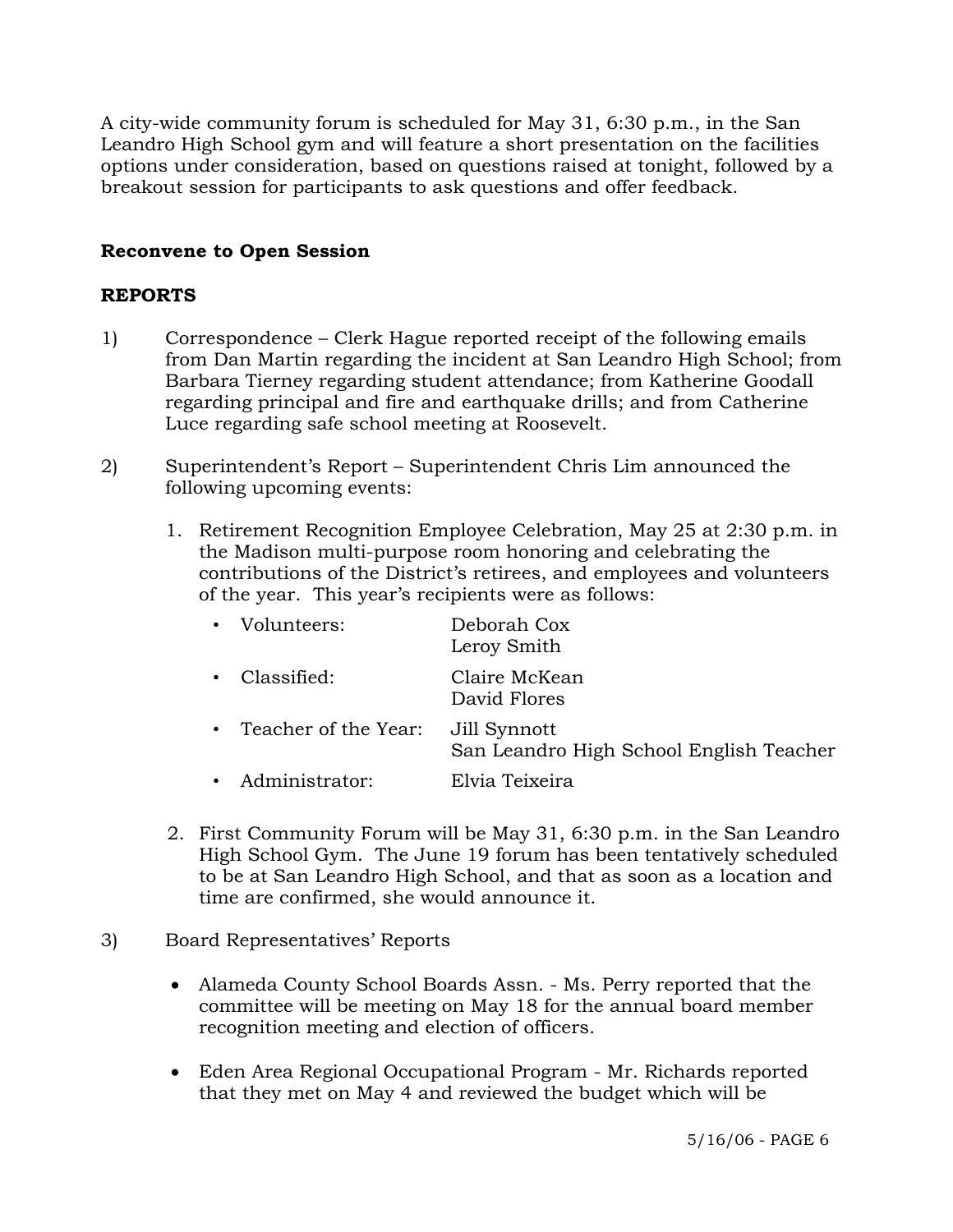brought forward to the June meeting for approval, and approved the Notice of Completion for the culinary classroom work. There was also a special meeting on May 12, where the Governing Board and the Superintendent's of Castro Valley, Hayward, San Leandro, and San Lorenzo unanimously selected Dr. Irene Fujii as the new ROP Superintendent, succeeding Cyril Bonnano who will be retiring.

- Mid-Alameda County Special Education Local Plan Area Ms. Perry said that their April 27 meeting was cancelled due to a lack of a quorum, so the meeting was rescheduled for June 22.
- San Leandro Collaborative Mr. Heystek said that the committee met and discussed their limited funding, and the structure of the Collaborative. They also continued the discussion regarding the District's support of internet safety forums, which would provide the tools that parents and students could use to be protected while using the internet.
- San Leandro Chamber of Commerce Community Partners Committee - Mr. Davis announced the "Building Futures with Women and Children" fundraiser on June 15, 6:30-9 p.m. at the San Leandro Community Center and tickets are available.

# **CONSENT ITEMS**

President Cutter requested that 3.7-C be pulled from the Consent Calendar and Mr. Cassidy asked that 1.1-C be pulled.

Human Resources

| $2.1-C$                     | Acceptance of Personnel Report                                                  |  |  |  |  |  |
|-----------------------------|---------------------------------------------------------------------------------|--|--|--|--|--|
| $2.2 - C$                   | Renewal of Student Teaching Agreements                                          |  |  |  |  |  |
| <b>Educational Services</b> |                                                                                 |  |  |  |  |  |
| $3.1 - C$                   | Recommendation from Administrative Panel for Expulsion for<br>Student E42-05/06 |  |  |  |  |  |
| $3.2-C$                     | Recommendation from Administrative Panel for Expulsion for<br>Student E43-05/06 |  |  |  |  |  |
| $3.3 - C$                   | Recommendation from Administrative Panel for Expulsion for<br>Student E45-05/06 |  |  |  |  |  |
| $3.4 - C$                   | Recommendation from Administrative Panel for Expulsion for                      |  |  |  |  |  |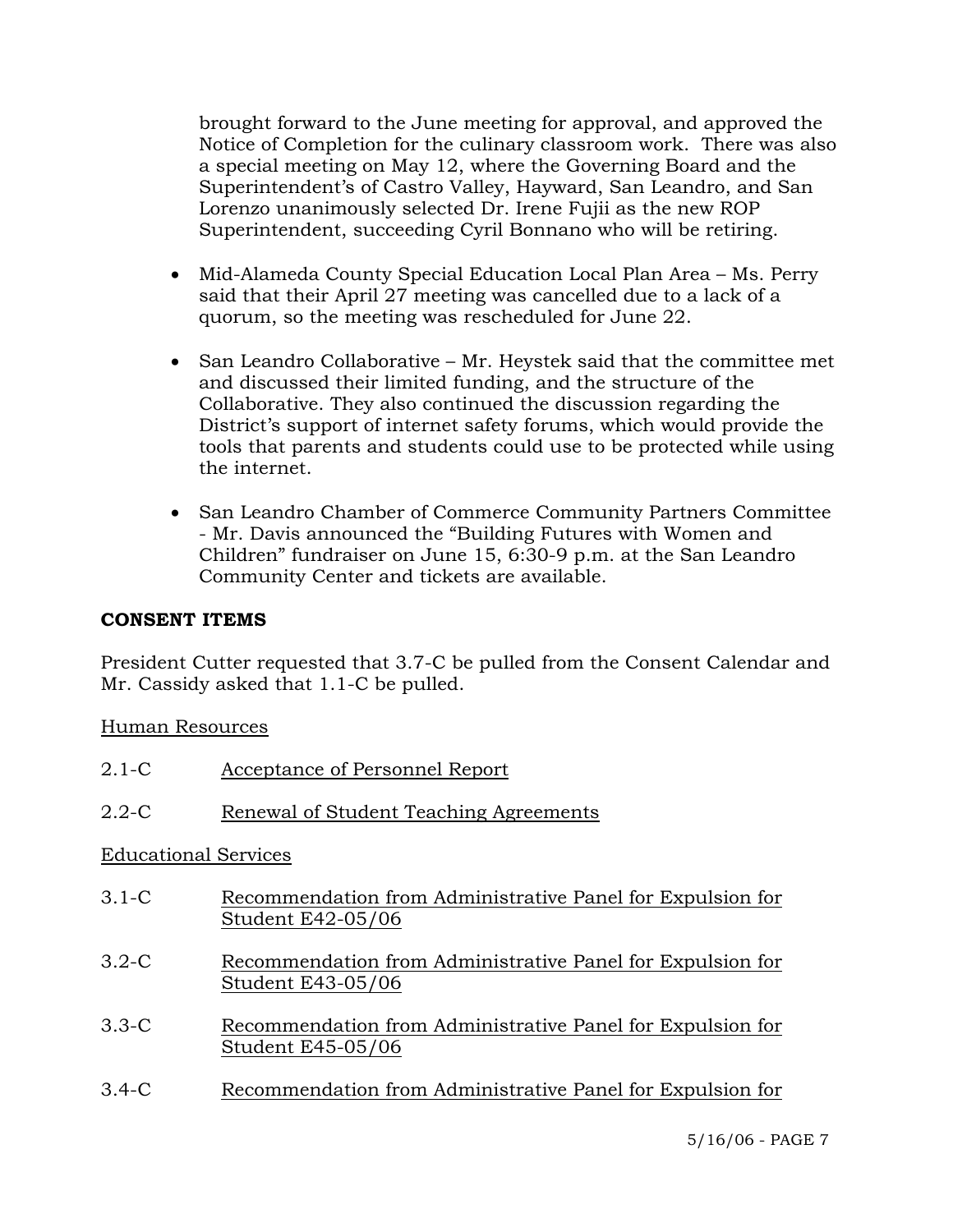Student E48-05/06

- 3.5-C Recommendation from Administrative Panel for Expulsion for Student E49-05/06
- 3.6-C Recommendation from Administrative Panel for Expulsion for Student E50-05/06
- 3.8-C Recommendation from Administrative Panel for Expulsion for Student E52-05/06
- 3.9-C Recommendation from Administrative Panel for Expulsion for Student E53-05/06
- 3.10-C Recommendation from Administrative Panel for Expulsion for Student E54-05/06
- 3.11-C Proposed Stipulated Expulsion Order for Student E60-05/06

Business, Operations and Facilities

- 4.1-C Ratification of Payroll
- 4.2-C Approval of Bill Warrants
- 4.3-C Intra-Budget Transfers for March 2006
- 4.4-C Resolution #06-23, Declare Certain Equipment Surplus and/or Obsolete
- 4.5-C Memorandum of Understanding (MOU) with City for the Design and Construction of Improvements at Bancroft Middle School
- 4.6-C Change Order #1 for Site Improvements to Jefferson School

On a motion made by Mr. Richards and seconded by Ms. Perry, the Board approved the remaining consent items by a 7-0 vote.

# **PUBLIC COMMENT**

• Morgan Mack-Rose addressed the Board regarding Mr. Davis' request for compensation for a missed meeting due to a work-related meeting, stating that it does the District a disservice when a member misses scheduled meetings. She urged the Board to look at what constitutes an excused absence and hardship, and sanction people who really are not doing their job.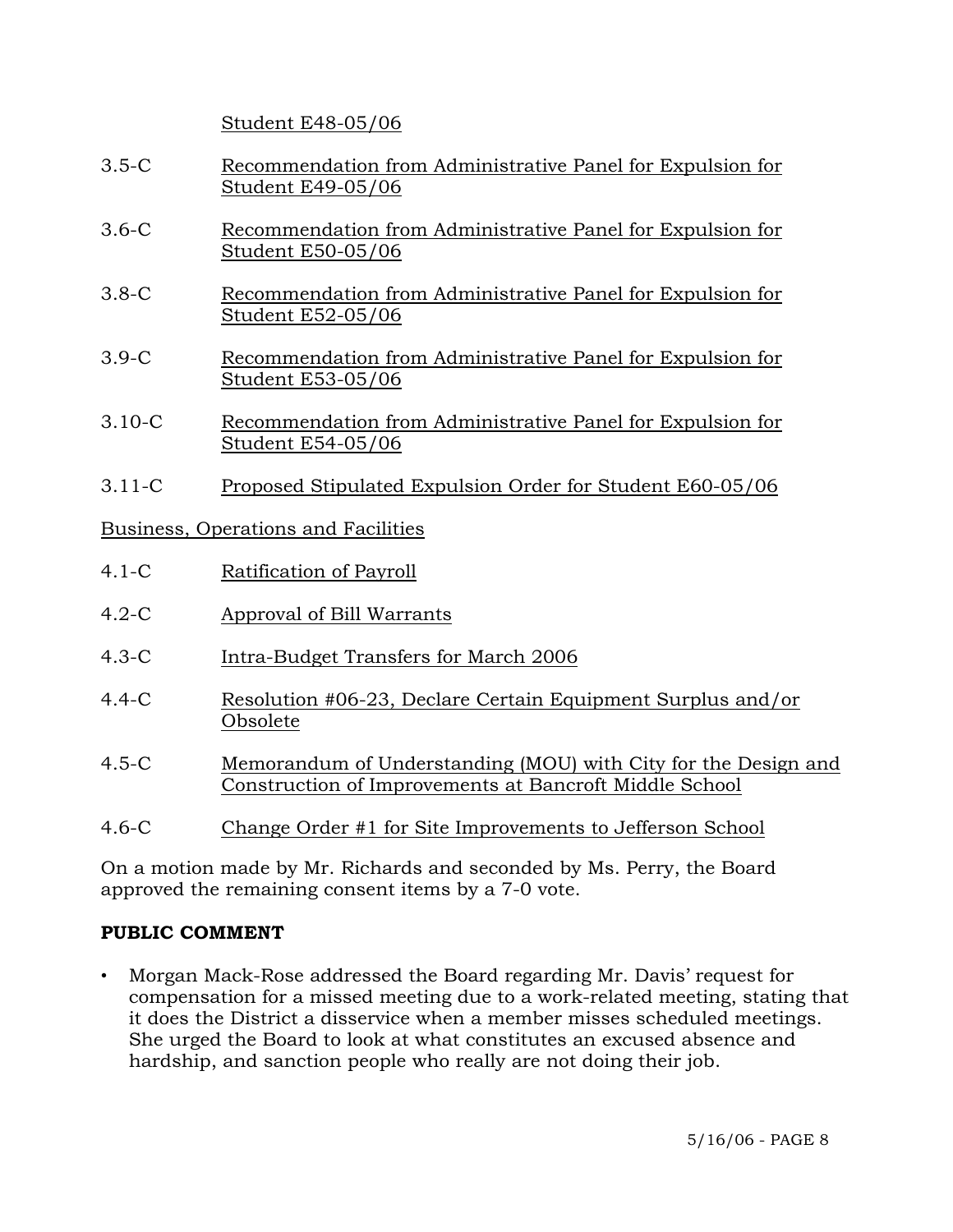### General Services

# 1.1-C Resolution #06-24, Board Compensation – Ray Davis

Mr. Cassidy continued his position that the explanation of the hardship should be more specific than simply stating "work" and, in his opinion, regular work assignments did not constitute a hardship, as defined in the policy and he would be voting against this resolution.

Mr. Davis appreciated the comments, explaining that as a public employee he was required to work as well, that the Board was aware of his commitment to work on the off Tuesdays of the month as staff to a city council, and that he was not "shunning" his obligations as an elected school board member.

Mrs. Cutter asked if the Policy Committee might look at specifying special or regular meetings on the form, to which there was not a consensus.

Mrs. Hague added that this special, very short, meeting was set with the Board being aware that Trustee Davis would not be able to attend.

On a motion made by Mr. Richards and seconded by Mrs. Hague, the Board adopted Resolution #06-24, Board Compensation – Ray Davis by a 6-1 vote. Trustee Cassidy voting no.

Educational Services

### 3.7-C Recommendation from Administrative Panel for Expulsion for Student E51-05/06

President Cutter felt that the Administrative Panel's recommendation for Student E51-05/06 was inconsistent with those of other students with similar situations.

On a motion made by Mr. Richards and seconded by Mrs. Hague, the Board approved the recommendation from the Administrative Panel for Expulsion for student E51-05/06 by a 5-2 vote. Trustees Cassidy and Cutter voting no.

Board took a break at 9:59 p.m. and reconvened at 10:09 p.m.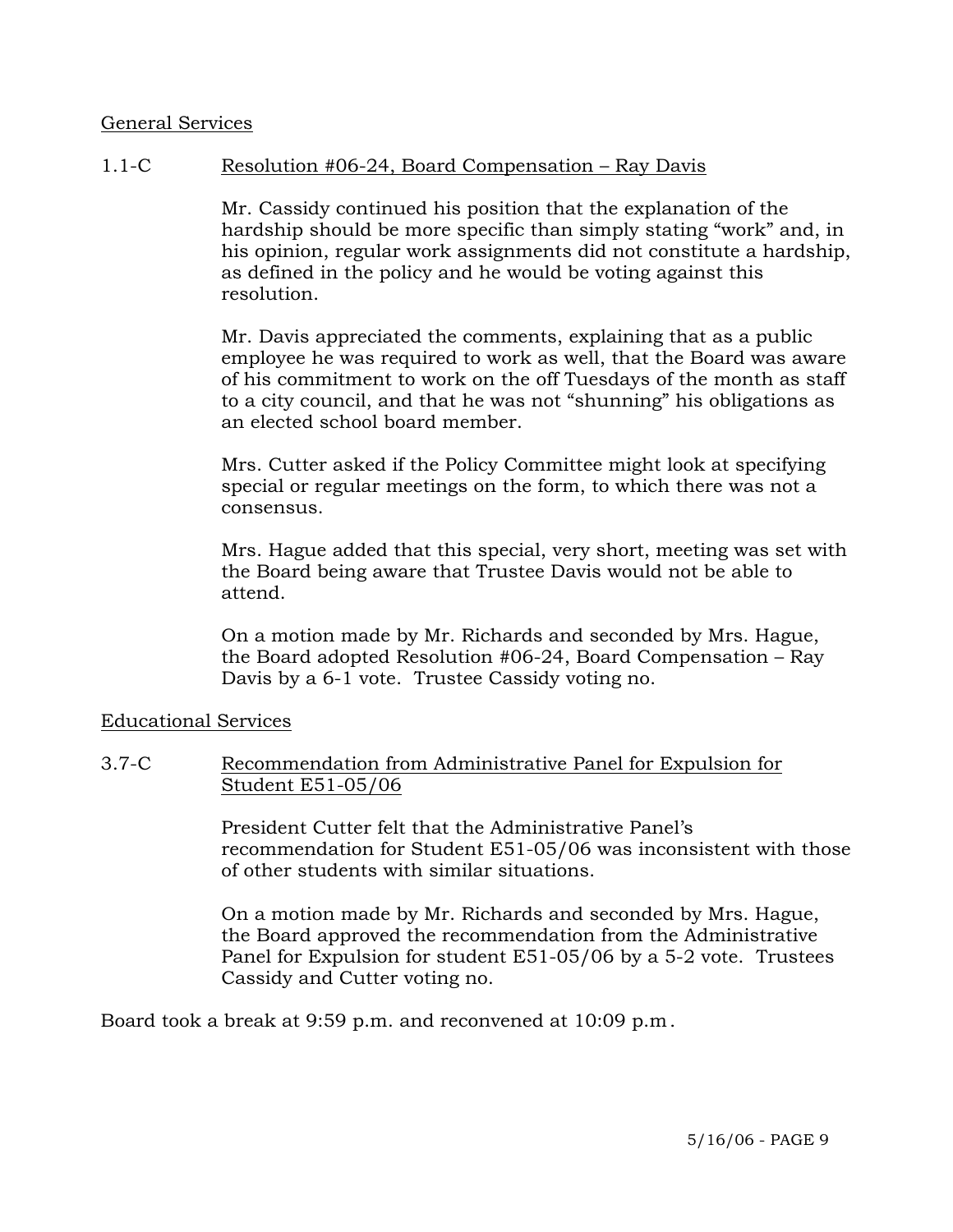#### **CONFERENCE ITEMS**

#### General Services

### 1.1-CF Schedule of Regular 2006/07 Board Meetings

The Board discussed and considered approving the schedule for regular Board Meetings for 2006/2007.

Board members agreed with Mr. Heystek's concern that the Board's personal schedule should not preclude the public's participation and that the meetings should follow the Board bylaws and meet on the first and third Tuesdays, with the exception of holidays. He also felt that "placeholder meetings" only confused the public and should not appear on the public calendar.

It was Mr. Cassidy's hope that staff would be continuing to make calls to voters encouraging them to vote for the bond on November 7, election day, and would not like to have a meeting on that night.

Superintendent Lim said that she would publish two calendars, one for the website, and one for Board members which would include placeholder meeting dates.

On a motion made by Mr. Richards and seconded by Ms. Perry, the Board approved the following schedule of the regular Board meetings for 2006/2007 by a 6-1 vote. Trustee Cassidy voting no.

| July 5, 2006      | November 7, 2006  | March 20, 2007 |
|-------------------|-------------------|----------------|
| July 18, 2006     | November 21, 2006 | April 3, 2007  |
| August 1, 2006    | December 5, 2006  | April 17, 2007 |
| August 15, 2006   | December 19, 2006 | May 1, 2007    |
| September 5, 2006 | January 17, 2007  | May 15, 2007   |
| September19, 2006 | February 6, 2007  | June 5, 2007   |
| October 3, 2006   | February 2007     | June 19, 2007  |
| October 17, 2006  | March 6, 2007     |                |
|                   |                   |                |

#### 1.2-CF San Leandro Community Alliance for Education

The Board discussed and considered creating the San Leandro Community Alliance for Education.

Prior to the discussion, Ms. Perry asked about the source of the material that was given to Board members during the break. President Cutter explained that Heidi Finberg, Executive Director of the San Leandro Chamber of Commerce had distributed it. Mrs. Cutter asked if Ms. Finberg would like to fill out a speaker card, and she declined.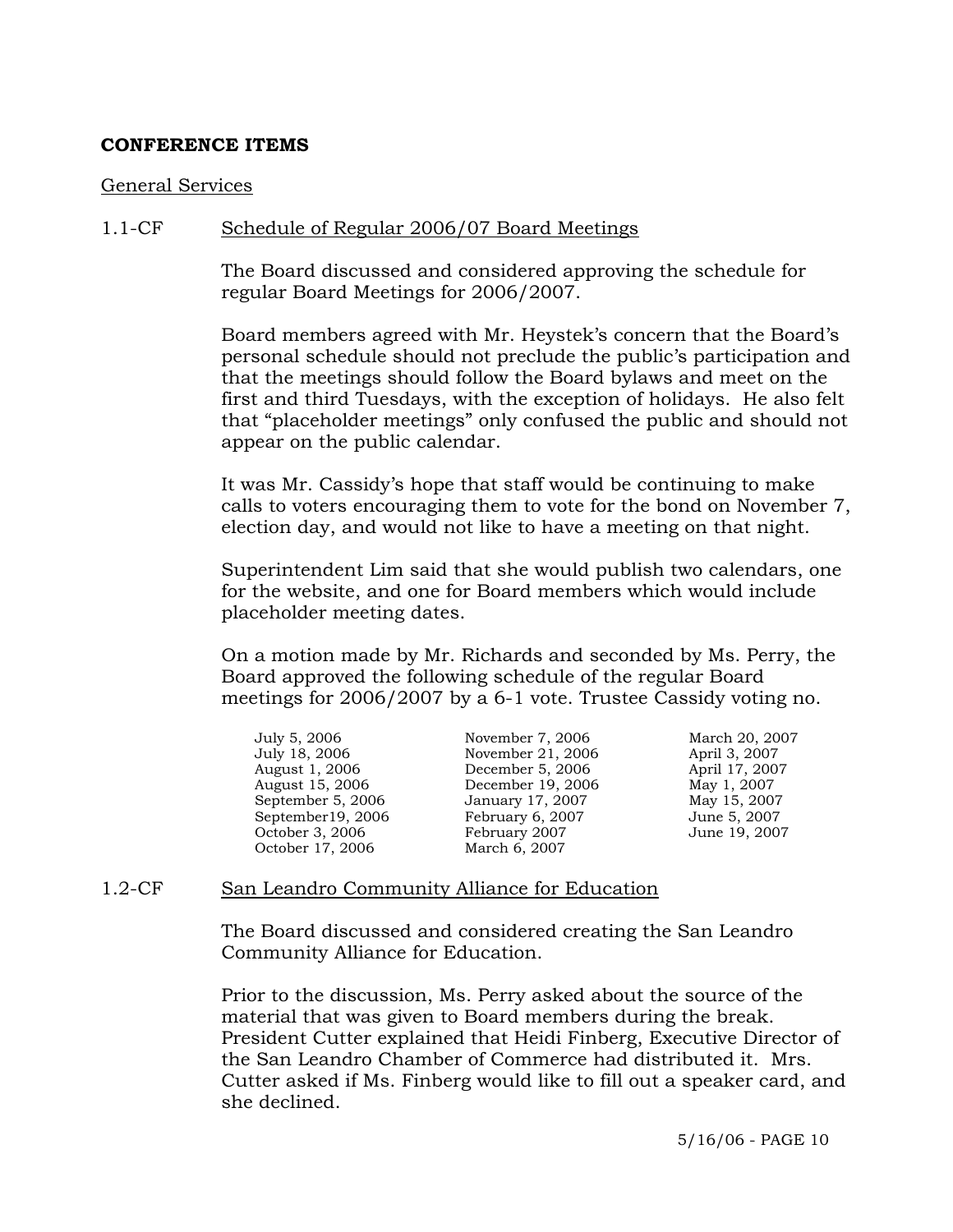Mrs. Cutter explained that this was a continuing discussion regarding the formation of the San Leandro Community Alliance for Education whose purpose was to build relationships with the community and focus on its efforts on critical issues in education, supporting educational reform for improved student achievement.

She further explained that during the meeting with Ms. Finberg, and John Sullivan from RHO, Ms. Finberg preferred a "grass roots" committee where the alliance membership and leadership would be determined from a group of business and service organizations, homeowner associations, parents and other interested parties invited by the Chamber, school district, and RHO at the June 26 meeting, then the membership would begin to outline their goals, objectives and timeline for future meetings. It was agreed that the Alliance would be an advisory to the Superintendent who would take the input from the Alliance and incorporate it into the District's mission and goals, and that the District would set the number of meetings and the allotted staff time and resources.

Ms. Perry was concerned that the direction of the committee was wavering from the original concept discussed by the Board that the Alliance was intended to be a District advisory committee to the Superintendent to utilize further outreach and communication to the community. Other concerns she raised included the composition of the group, staff time and resources needed, the information packet received from Ms. Finberg, that the alliance not be used as a political stepping stone, that members not be required to reside in San Leandro thus allowing for a balance of citizens residing in San Leandro and those concerned for the City of San Leandro and the education of its children, and that the charge for the committee be very clear. She felt that the concept was a good one, but additional thought and information from the Superintendent was needed because the information presented by Ms. Finberg was not her understanding of what was previously discussed.

Mr. Davis felt that everyone recognized that this would be an advisory committee to the Superintendent, but that the composition of the group being suggested by Ms. Finberg was a possible alternate formula to the one initially discussed.

Mr. Cassidy felt that current structures such as the City/District Liaison Committee simply weren't working with regards to community outreach and communication and supported the recommendation as defined in the document presented by the Superintendent.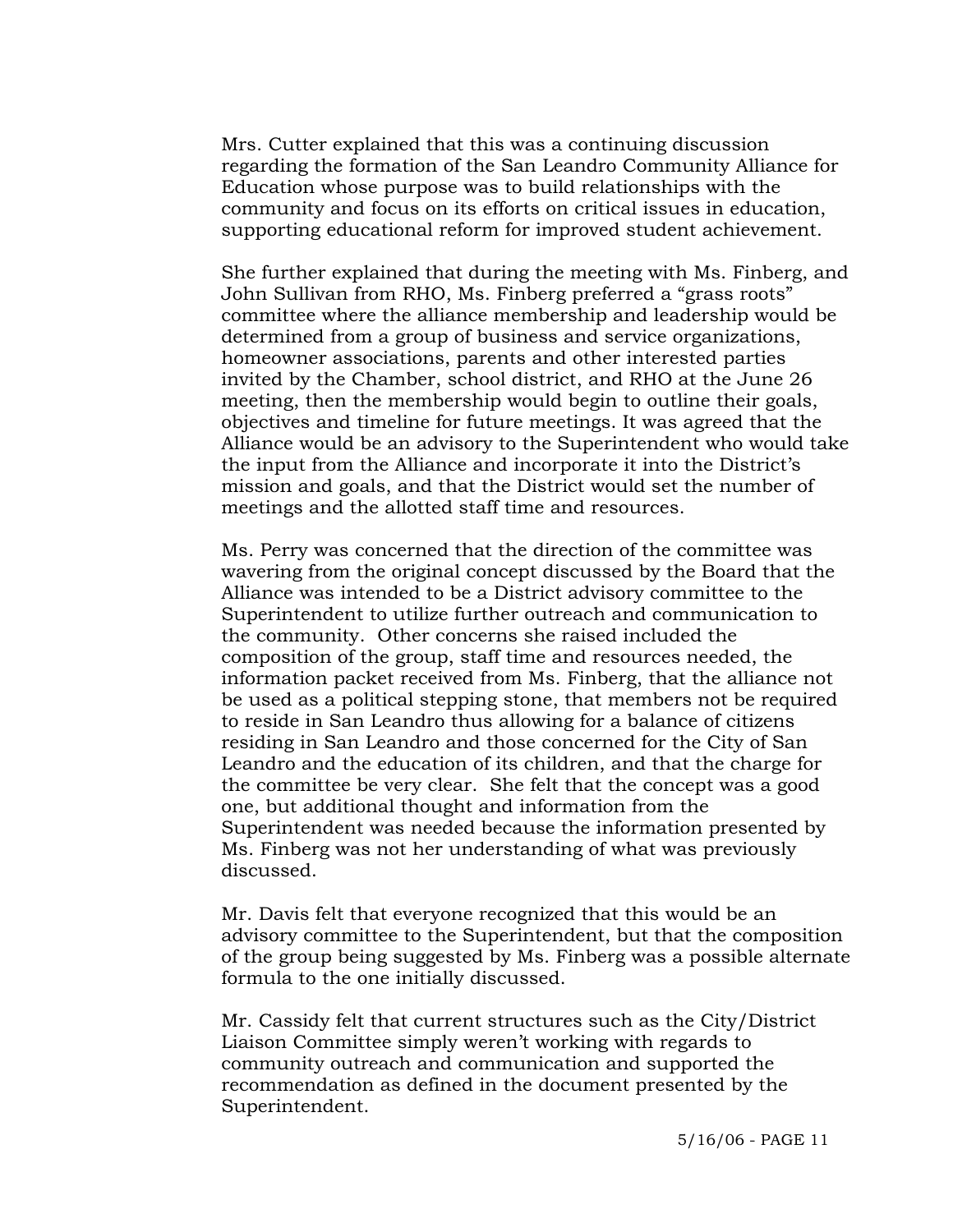Mr. Richards felt that the formation of such an alliance was long overdue and saw the alliance composed of key community leaders as a way of providing input to the Superintendent in an advisory capacity; however until he saw the charge and the scope of the alliance he could not approve the recommendation at this time.

Mr. Heystek did not see this as a "grass roots" effort, but as a District effort to include, organize, collaborate and establish lasting relationships between the agencies that are involved in the Alliance. He would like to know the first order of business, as well as the cost, scope and charge, adding that he supported the Superintendent's proposal, urging the Board to approve it before the end of the school year.

As the meeting approached 10:30 p.m., the Board approved to extend the Board meeting to 11 p.m. as moved by Mr. Richards and seconded by Mr. Cassidy, by a 7-0 vote.

The discussion continued with Mrs. Hague raising concerns about the size and the selection process of the committee proposed by the Chamber. She would also like more clarity in terms of the scope.

Mrs. Cutter felt it was premature to vote at this time and suggested going back to the drawing board regarding the charge, and other issues raised by the Board. She had hoped that this would be a vehicle for the bond and community outreach; however, if it became something that took away from that, she would rather see this put on hold until after the bond.

Mr. Cassidy was concerned that if this was not approved tonight, the District would not achieve the goal of receiving input prior the August 11 bond deadline. He felt that the purpose was clear in the Superintendent's recommendation and stressed the need to pass this now.

Ms. Perry felt that this shouldn't be coupled with the bond process, adding that expectations, roles, and goals needed to be clear, motioning to table the proposal until the second meeting in June to allow more time for additional comments and suggestions, and have the Superintendent return with an update regarding the direction i.e. district driven or community driven, purpose, goals, and charge as well as a format for the first meeting, taking all the concerns and suggestions that were made tonight into consideration.

On a motion made by Ms. Perry and seconded by Mr. Richards, the Board tabled creating the San Leandro Community Alliance for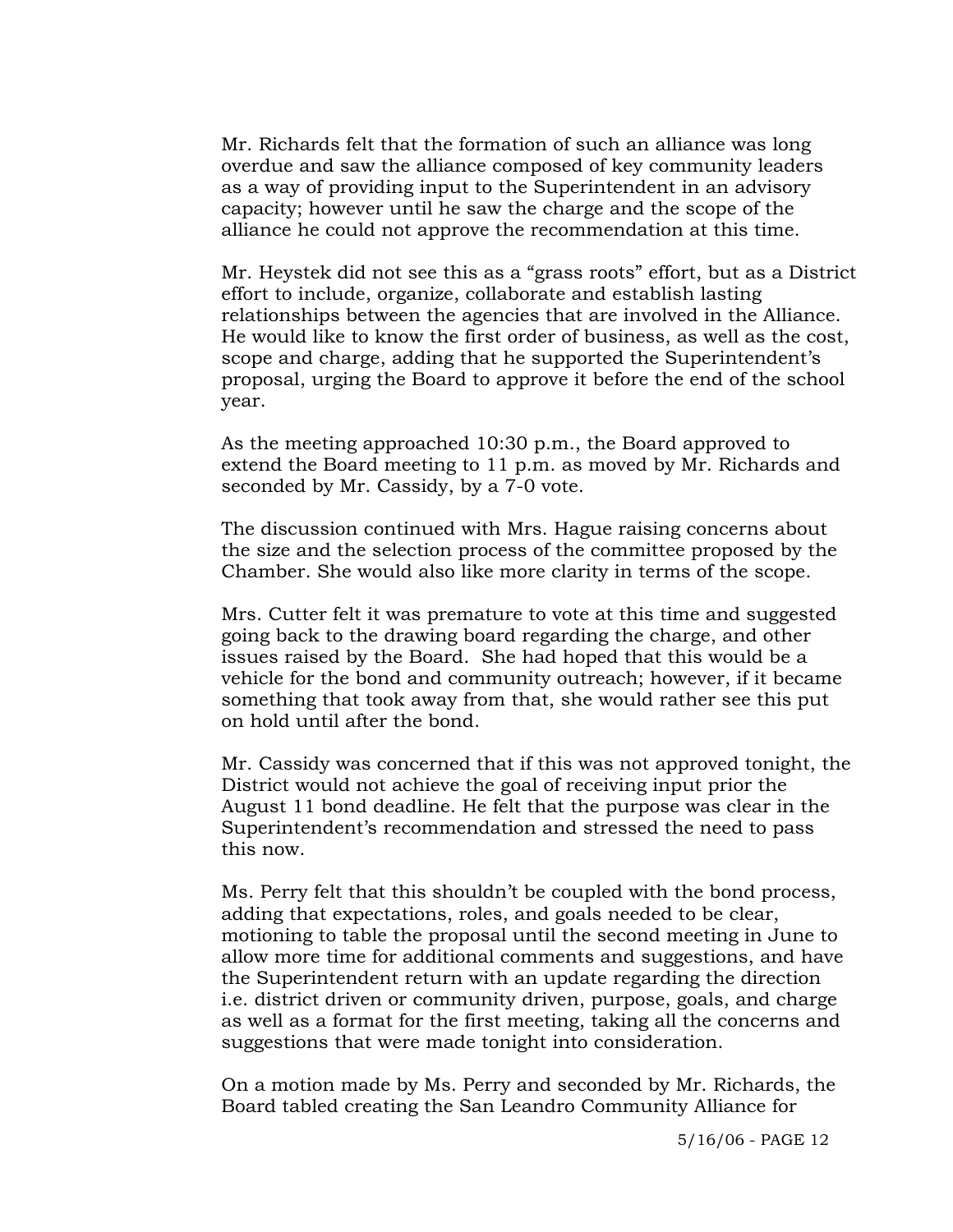Education until the June 20 Board meeting by a 7-0 vote.

# **PUBLIC COMMENT**

• Heidi Finberg, Executive Director of the San Leandro Chamber of Commerce, decided to address the Board in an effort to clarify the Board's confusion regarding the Chamber's draft proposal for the creation of the San Leandro Community Alliance for Education.

 She explained that the packet distributed was based on conversations that she had with John Sullivan, and the proposal was a "grass-roots", community-driven effort to build relationships between the community and the school district. However, after witnessing tonight's Board discussion, she realized that that was not necessarily the direction the school district envisioned.

 She apologized for dropping this "bombshell" on the Board, stating that this was simply an idea being offered in good faith and that the Chamber was very interested in moving forward together in this endeavor.

# **ADDITIONAL SUGGESTIONS AND COMMENTS FROM BOARD MEMBERS**

- Mr. Cassidy reported that
	- \* He had distributed a letter drafted by President Cutter and him for the San Leandro Times promoting the Community Forum on May 31 and requested Board feedback as soon as possible.
	- \* He attended, along with other Board members, the parent safety meeting at San Leandro High School, adding that it would be very beneficial to the District to hold similar meetings at Bancroft and Muir. He would also like to see this type of structure as an annual event focusing on other issues.
	- \* He attended part of the Unity Day celebration at the high school and forwarded a couple of pictures he took illustrating the diversity and ethnic variety at the high school to the Superintendent and the Community Outreach Specialist, Barbara Reynolds, with hopes of including them in some of the District's future publications.
	- \* He appreciated the Superintendent's work regarding intra-district transfers, noting that he didn't believe the problem was limited to issues at Roosevelt and Washington. He requested a report at the conclusion of this process on how many students, living outside of the school's boundaries, were allowed to attend Roosevelt, and a summary of the reasons why.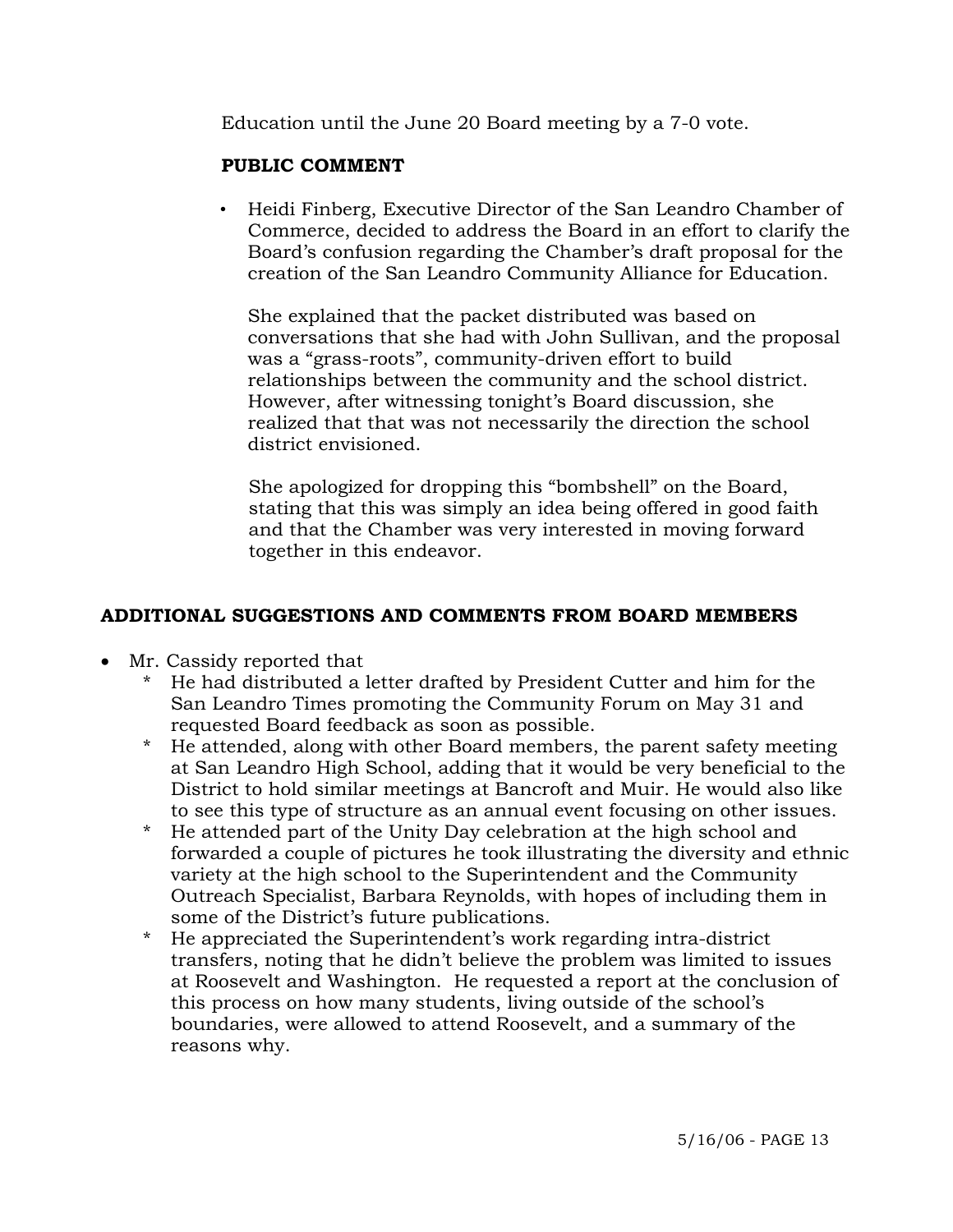- \* He would like to discuss the creation of a bond facilities page on the main website as a way for the community to access information such as staff development reports, etc.
- Mrs. Cutter attended the safe school meeting at Roosevelt, encouraging the Board to continue and move forward, keeping in the mind the importance of involving the parents in the curriculum development process. She also attended the "California Adult Education Student Success Stories" luncheon with Adult School principal Susanne Wong, where she was honored for her many contributions to parent education and San Leandro Unified.